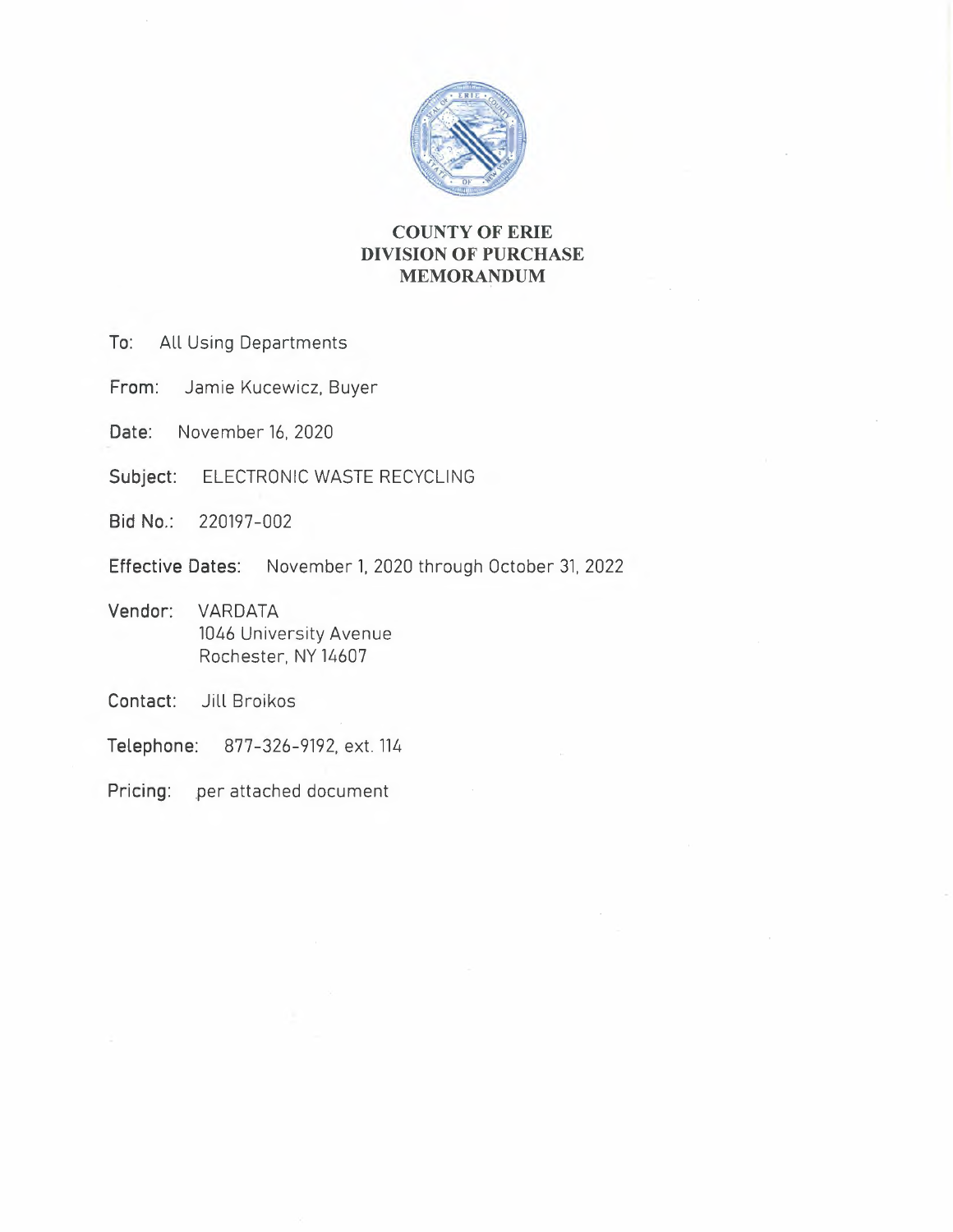EXHIBIT "F"





### DIVISION OF PURCHASE

### **STANDARD AGREEMENT**

This AGREEMENT, made as of the 21st DAY OF OCTOBER, 2020

by and between VARDATA.

of 1046 UNIVERSITY AVENUE. ROCHESTER, NY 14607

herein after referred to as the Contractor, and the County of Erie, a municipal corporation of the State of New York, hereinafter referred to as the County:

WHEREAS, in accordance with public open competitive bidding, sealed proposals were received and publicly opened by the County of Erie, Division of Purchase

on OCTOBER 16, 2-020  $at$   $11:00AM$ 

for: ELECTRONICS WASTE RECYCLING

WHEREAS, the bid of the Contractor submitted in accordance therewith, comprising various costs and credits, was the lowest responsible bid submitted for the Mechanical Construction portion of the bid; and

WHEREAS, a contract is hereby awarded to the Contractor by the County. in accordance with the provisions therein contained; and

WHEREAS, the Notice to Bidders and Specifications make provisions for entering into a proper and suitable contract in connection therewith;

NOW, therefore, the Contractor does hereby for its heirs, executors, administrators and successors agree with the County of Erie that, the Contractor shall for the consideration mentioned, and in the manner set forth in Accepted Invitation to Bid No. 220197-002. Specifications and Provisions of Law annexed hereto and forming a part of this contract, furnish the equipment and materials and perform the work and services described in the Accepted Bid for the above sum.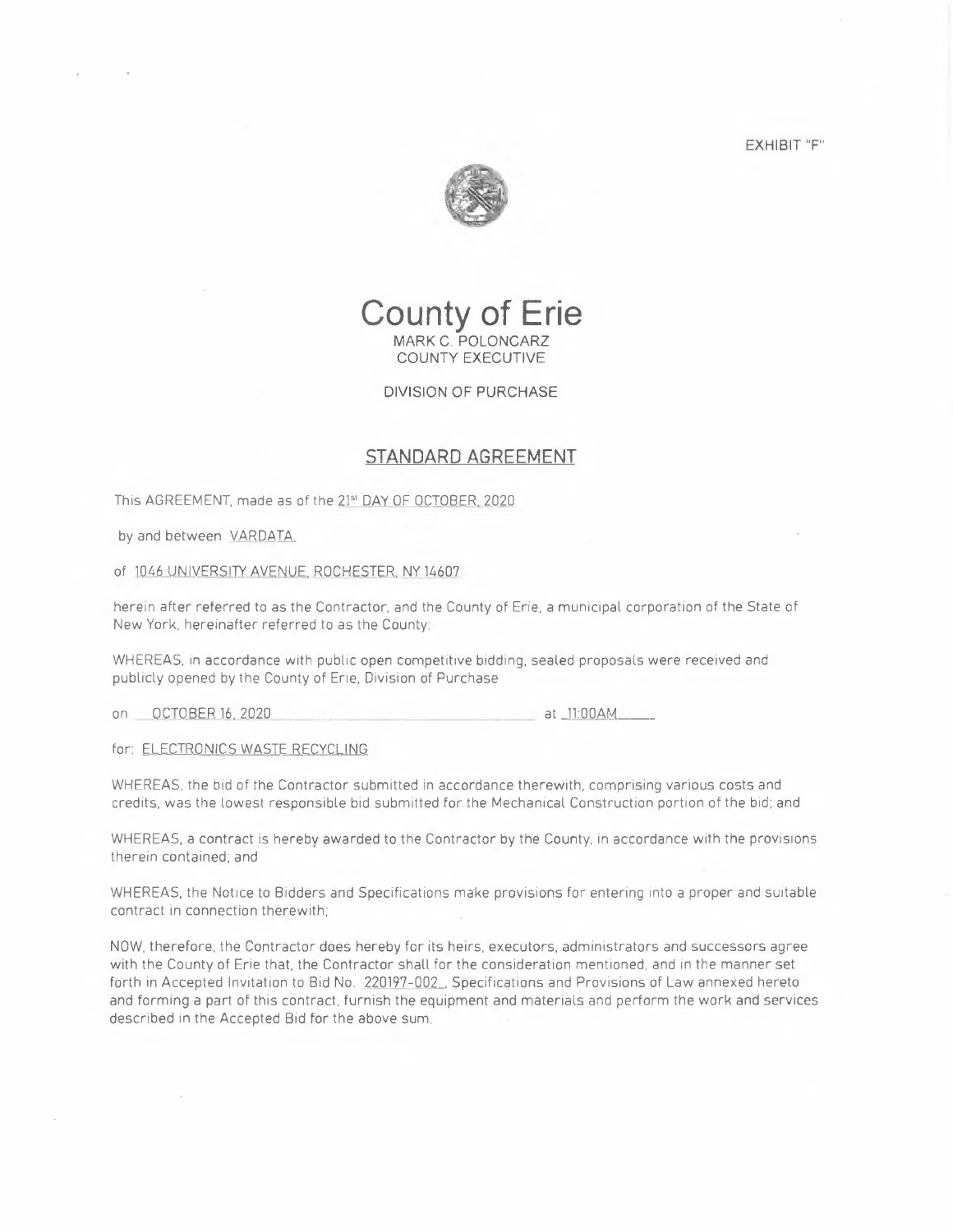Paid monthly upon presentation of invoices.

Upon delivery, completion and approval of the work, as per specifications.

Please refer to the Invitation to Bid (Page 1) and the Instructions to Bidders which are part of this agreement.

IN WITNESS THEREOF, the parties hereto have hereunto set their hands and seals the day and year first above written.

COUNTY OF ERIE

by \_

Director of Purchase

Varda Contractor Title Pres. day

APPROVED AS TO FORM

Assistant County Attorney County of Erie, New York

 $\overline{\phantom{a}}$  (date)

(Rev. 4/1 /93)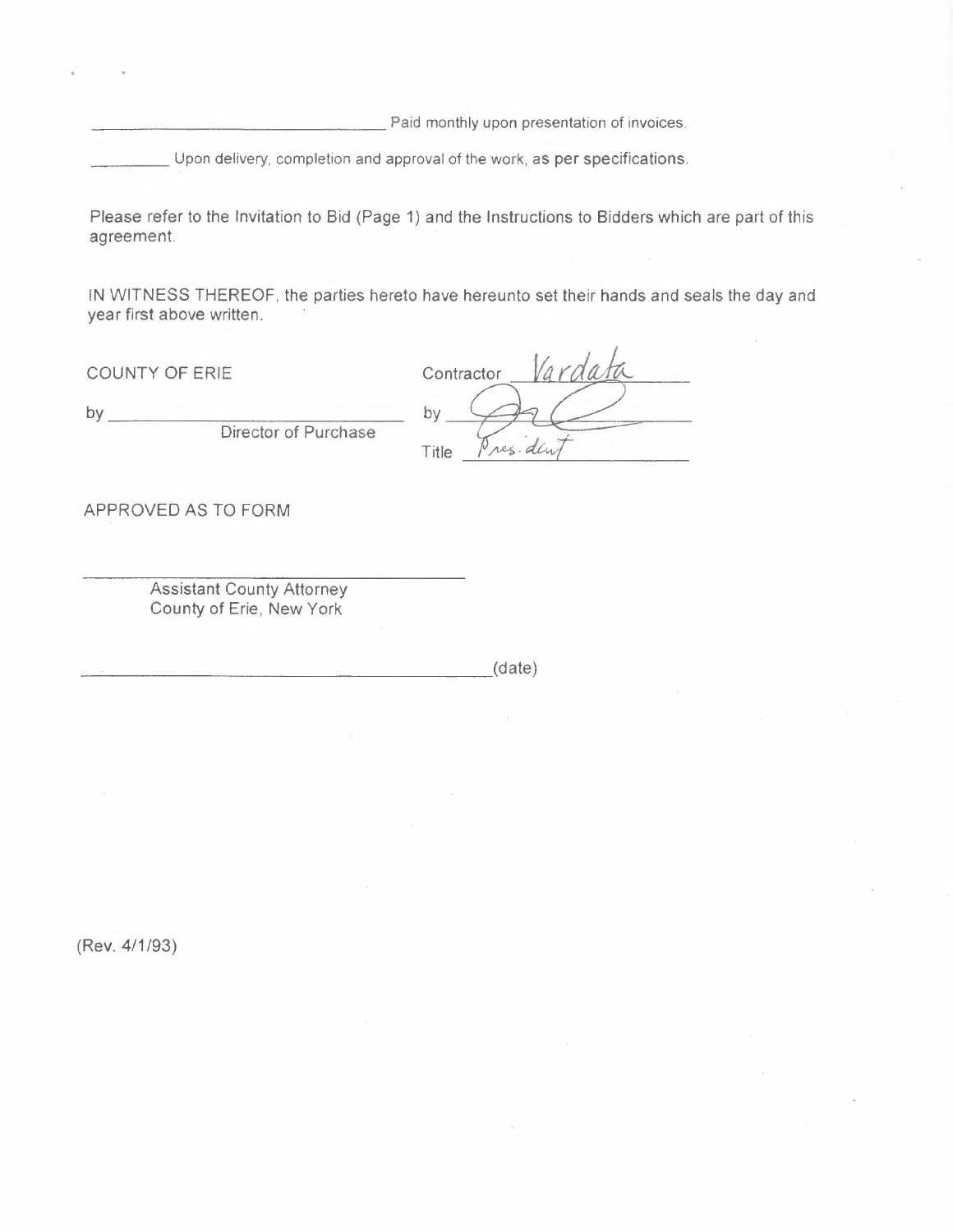

### **COUNTY OF ERIE MARK C. POLONCARZ COUNTY EXECUTIVE DIVISION OF PURCHASE INVITATION TO BID**

Bids, as stated below, will be received and publicly opened by the Division of Purchase in accordance with the attached specifications. FAX bids are unacceptable. Bids must be submitted in a sealed envelope to:

> County of Erie Division of Purchase Attention: James D. Kucewicz, Buyer (716) 858-6336 95 Franklin Street, Room 1254 Buffalo, New York 14202-3967

# NOTE: Lower left-hand corner of envelope <u>MUST</u> indicate the following:<br>BID NUMBER: \_\_\_\_\_\_\_\_\_220197-002

BID NUMBER: \_\_\_\_\_\_\_ 220197-002<br>
OPENING DATE: \_\_\_\_\_ October 16, 2020<br>
TIME: LL:00AM

FOR: Electronic Waste Recycling

NAME OF BIDDER: *Vardata* 

If you are submitting other Invitations to Bid, each bid must be enclosed in a separate envelope.

Following EXHIBITS are attached to and made a part of the bid specifications, and part of any agreement entered into pursuant to this Invitation to Bid:

| $\times$     | EXHIBIT "A"        | - Assignment of Public Contracts                            |
|--------------|--------------------|-------------------------------------------------------------|
| $\mathbf{X}$ | EXHIBIT "B"        | - Purchases by Other Local Governments or Special Districts |
|              | EXHIBIT "C"        | - Construction/Reconstruction Contracts                     |
|              | EXHIBIT "D"        | - Bid Bond (Formal Bid)                                     |
| N/A          | EXHIBIT "E"        | - Bid Bond (Informal Bid)                                   |
| X            | EXHIBIT "EP"       | - Equal Pay Certification                                   |
| $\times$     | EXHIBIT "F"        | - Standard Agreement                                        |
| X            | EXHIBIT "G"        | - Non-Collusive Bidding Certification                       |
| $X_{-}$      | <b>EXHIBIT "H"</b> | - MBE/WBE Commitment                                        |
| $\times$     | EXHIBIT "IC"       | - Insurance                                                 |
|              |                    | EXHIBIT "P" & EXHIBIT "PBI" - Performance Bond              |
| $\times$     | EXHIBIT "PW"       | - NYS Prevailing Wage                                       |
|              | EXHIBIT "Q"        | - Confined Space Program Certification                      |
|              | EXHIBIT "V"        | - Vendor Federal Compliance Certification                   |
|              |                    |                                                             |

(Rev. 1/00)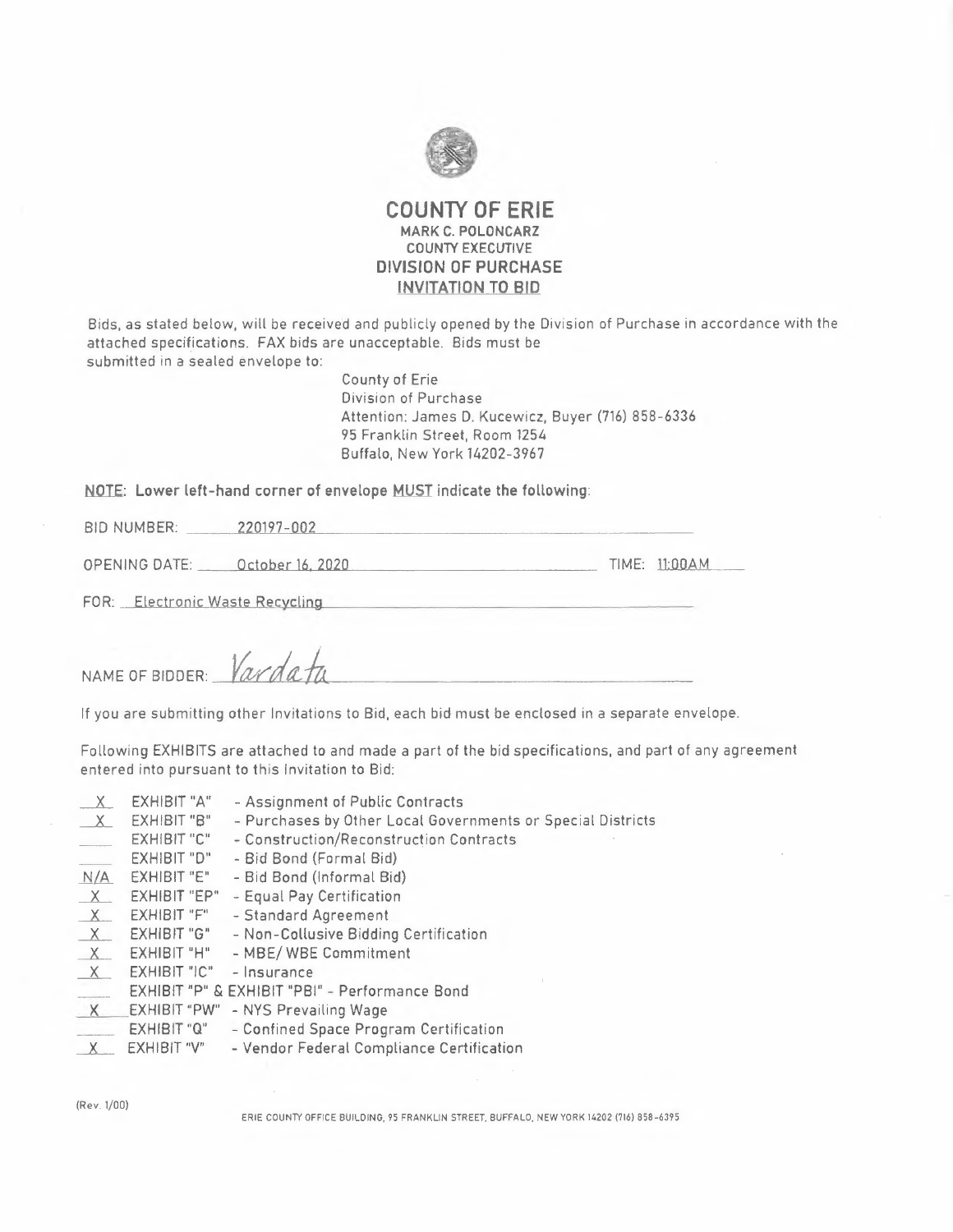# **County of Erie**  DIVISION OF PURCHASE NON-COLLUSJVE BIDDING CERTIFICATION

By submission of this bid, each bidder and each person signing on behalf of any bidder certifies, and in the case of a joint bid each party thereto certifies as to its own organization, under penalty of perjury, that to the best of his knowledge and belief:

(1) the prices in this bid have been arrived at independently without collusion, consultation, communication, or agreement, for the purpose of restricting competition, as to any matter relating to such prices with any other bidder or any competitor;

(2) unless otherwise required by law, the prices which have been quoted in this bid have not been knowingly disclosed by the bidder and will not knowingly be disclosed by the bidder prior to opening, directly or indirectly, to any other bidder or to any competitor; and

(3) no attempt has been made or will be made by the bidder to induce any other person, partnership or corporation to submit or not to submit a bid for the purpose of restricting competition.

**NOTICE** (Penal Law, Section 210.45)

IT IS A CRIME, PUNISHABLE AS A CLASS A MISDEMEANOR UNDER THE LAWS OF THE STATE OF NEW YORK, FOR A PERSON, IN AND BY A WRITTEN INSTRUMENT, TO KNOWINGLY MAKE A FALSE STATEMENT, OR TO MAKE A FALSE STATEMENT, OR TO MAKE A STATEMENT WHICH SUCH PERSON DOES NOT BELIEVE TO BE TRUE.

| BID NOT ACCEPTABLE WITHOUT FOLLOWING CERTIFICATION:                           |  |  |  |  |
|-------------------------------------------------------------------------------|--|--|--|--|
| Affirmed under penalty of perjury this 15 <sup>th</sup> day of October, 20 20 |  |  |  |  |
| TERMS 2 years DELIVERY DATE AT DESTINATION November 1, 2020                   |  |  |  |  |
| FIRM NAME Vardata                                                             |  |  |  |  |
| ADDRESS 1046 University Ave                                                   |  |  |  |  |
| Rochester, NY 11007                                                           |  |  |  |  |
| AUTHORIZED SIGNATURE                                                          |  |  |  |  |
| TYPED NAME OF AUTHORIZED SIGNATURE Jeffry W. Colce                            |  |  |  |  |
| TELEPHONE NO. 585-321-1950<br>TITLE President                                 |  |  |  |  |

(Rev 1/20 00)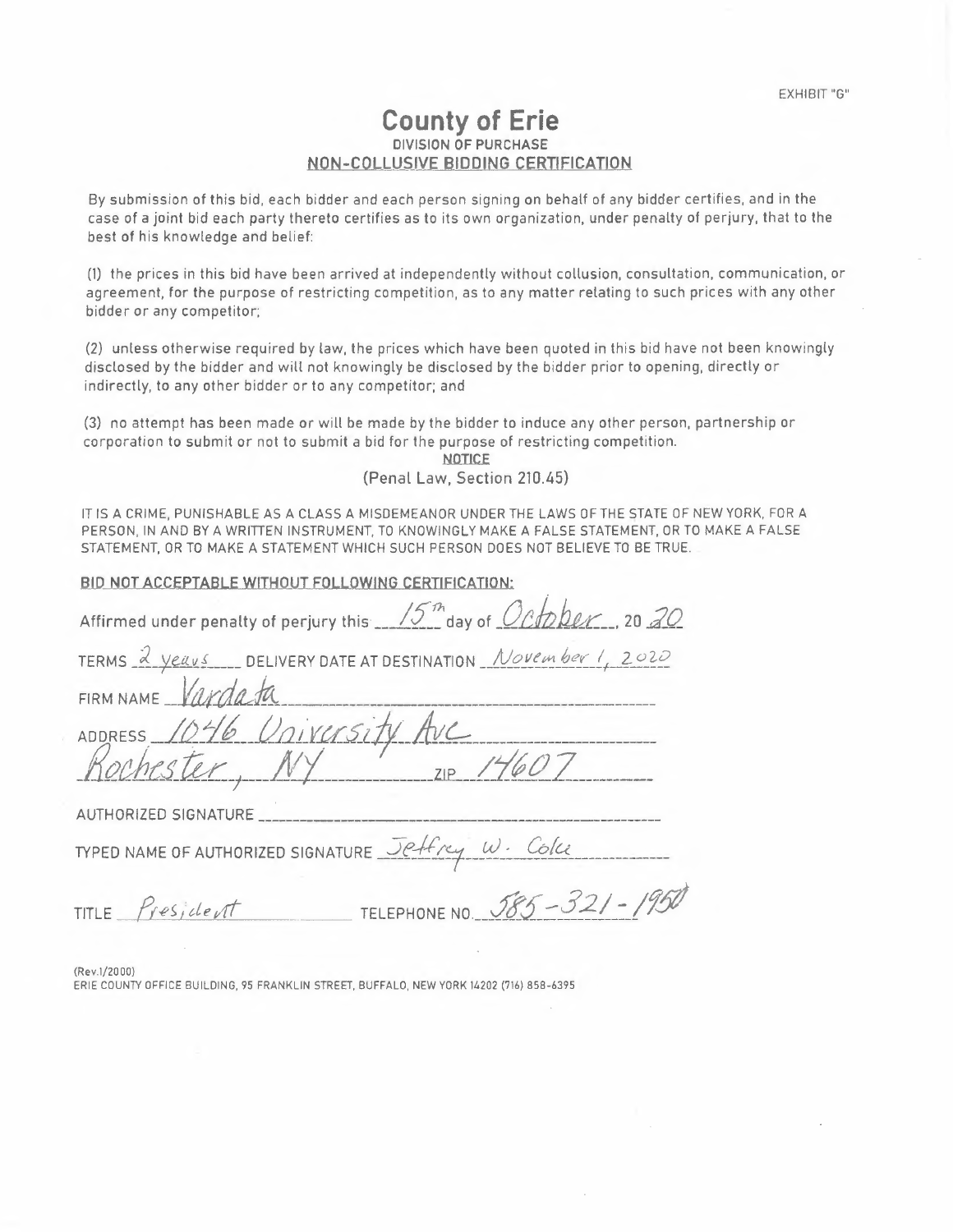# **County of Erie DIVISION OF PURCHASE**

## BID NO 220197-002

| <b>ITEM</b><br>NO. | QUAN-<br>nry | UM | CATALOG NO./DESCRIPTION                                                 | UNIT<br>PRICE | TOTAL<br>PRICE |
|--------------------|--------------|----|-------------------------------------------------------------------------|---------------|----------------|
|                    |              |    | Vendor to provide services for pick-up, manifesting, transporting and   |               |                |
|                    |              |    | recycling of Electronic Waste generated by the County per the following |               |                |
|                    |              |    | specifications.                                                         |               |                |
|                    |              |    | For questions in regard to specifications of the bid, please contact    |               |                |
|                    |              |    | Gary Carrel at (716) 858-4805.                                          |               |                |
|                    |              |    | Term of the contract is November 1, 2020 through October 31, 2022       |               |                |
|                    |              |    |                                                                         |               |                |
|                    |              |    |                                                                         |               |                |
|                    |              |    |                                                                         |               |                |
|                    |              |    |                                                                         |               |                |
|                    |              |    |                                                                         |               |                |
|                    |              |    |                                                                         |               |                |
|                    |              |    | $\frac{1}{2} \left( \frac{1}{2} \right) \left( \frac{1}{2} \right)$     |               |                |
|                    |              |    |                                                                         |               |                |
|                    |              |    |                                                                         |               |                |

**NOTE:** Bid results cannot be given over the phone. All requests for bid results should be submitted in writing or faxed to:

**ERIE COUNTY DIVISION OF PURCHASE** Freedom of Information Officer <sup>95</sup>Franklin Street, Rm. 1254 Buffalo, NY 14202 FAX#: **716/858-6465** 

NAME OF BIDDER Vardata

(Rev. 9/95) ERIE COUNTY OFFICE BUILDING, 95 FRANKLIN STREET, BUFFALO, NEW YORK 14202 (716) 858-6395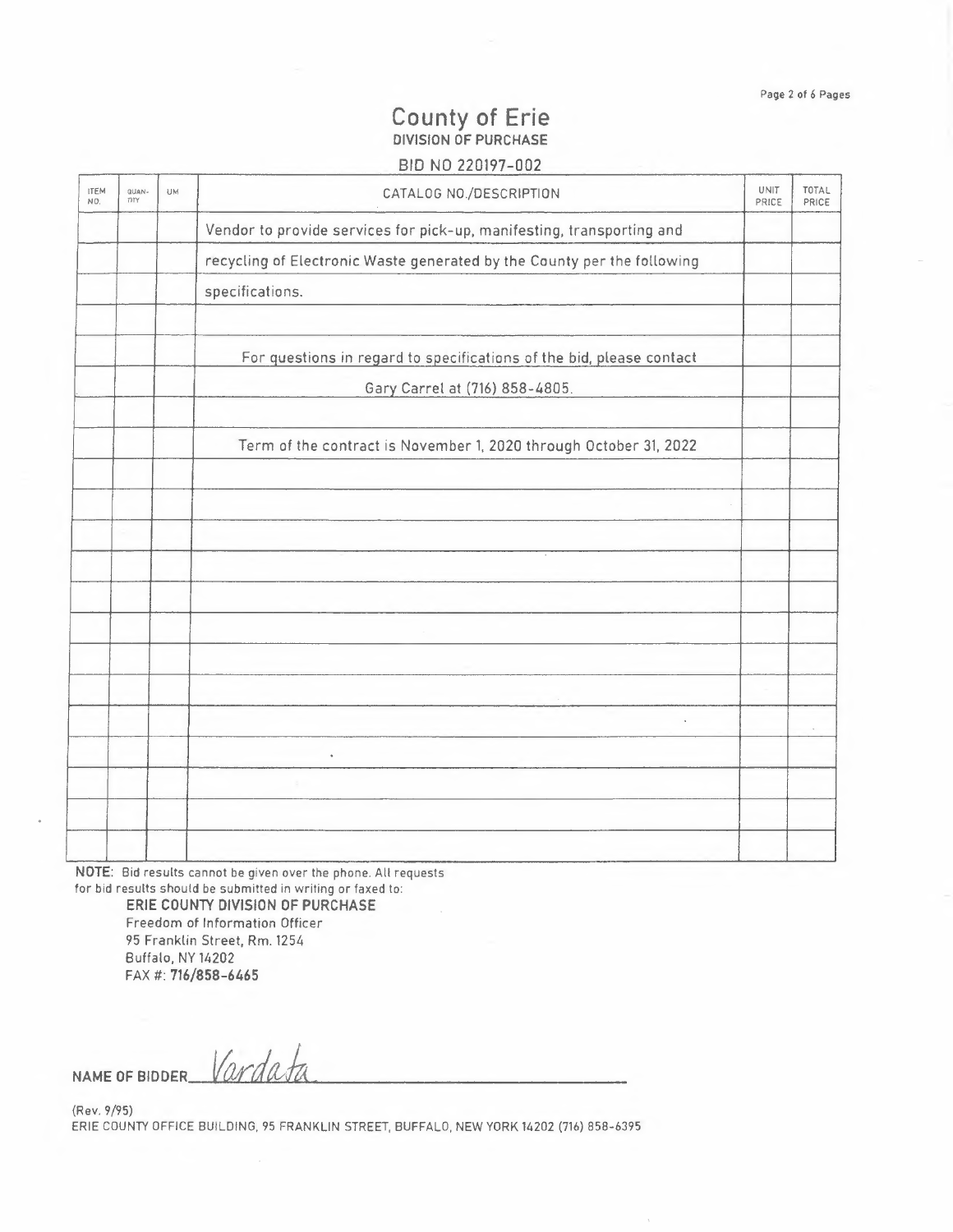### INVITATION TO BID - ELECTRONIC WASTE RECYCLING

### **ISSUING PARTY**

ERIE COUNTY, NEW YORK TECHNICAL CONTACT:

GARY CARREL ERIE COUNTY DEPARTMENT OF ENVIRONMENT AND PLANNING 95 FRANKLIN STREET, ROOM 1079 BUFFALO, NEW YORK 14202 PHONE (716) 858-4805 .GARY.CARREL@ERIE GOV

### **A. SECTION 1 - GENERAL**

### A<sub>1</sub>. INTRODUCTION

**It** is the intent of Erie County (County) to enter into a contractual agreement with a qualified vendor (Contractor) who will provide services for the pick-up, manifesting, transporting and recycling of electronic waste (e-waste) generated by the County,

County Departments, Divisions and agencies generate e-waste as part of County operations. Surplus, obsolete, outdated or dysfunctional electronic materials are typically consolidated at a central warehouse for final disposition. The Contractor will be required to pick-up, transport and recycle County generated e-wastes upon notification from the County Purchasing Department.

The County reserves the right to reject any and/or all of the proposals or prices provided without cause. The determination that any aspect of the submitted proposal does not satisfactorily meet criteria will be at the sole discretion of Erie County.

### **A 2, QUALIFICATIONS** OF **PROSPECTIVE BIDDERS**

The Contractor must have the facilities, equipment, financial resources and organization to perform the type, magnitude, and quality of work specified herein. The Contractor must submit, as part of the response to this bid request, a copy of all permits and licenses required to complete the work described.

If at any time during the term of contract the bidder's permits, licenses and letters of approvals issued by government agencies to perform the necessary services as described herein expire (and are not renewed), are canceled, or suspended, the bidder is responsible for immediately notifying the Erie County Department of Environment and Planning (716-858- 7897) and the Erie County Division of Purchase (716- 858-6395).

The Contractor shall provide a list of at least three e-waste recycling clients of similar size and scope serviced in the last three years. The list must contain the names and numbers of responsible contact individuals as references.

### The response to this bid request must include a list of

storage/treatment/transfer/recycling/transportation and disposal facilities which may be utilized throughout the course of this project. A list of subcontractors who will be, or may be utilized in the performance of services listed under this specification must be provided. The list should include contact information for each facility and subcontractor and copies of permits and/or licenses as applicable.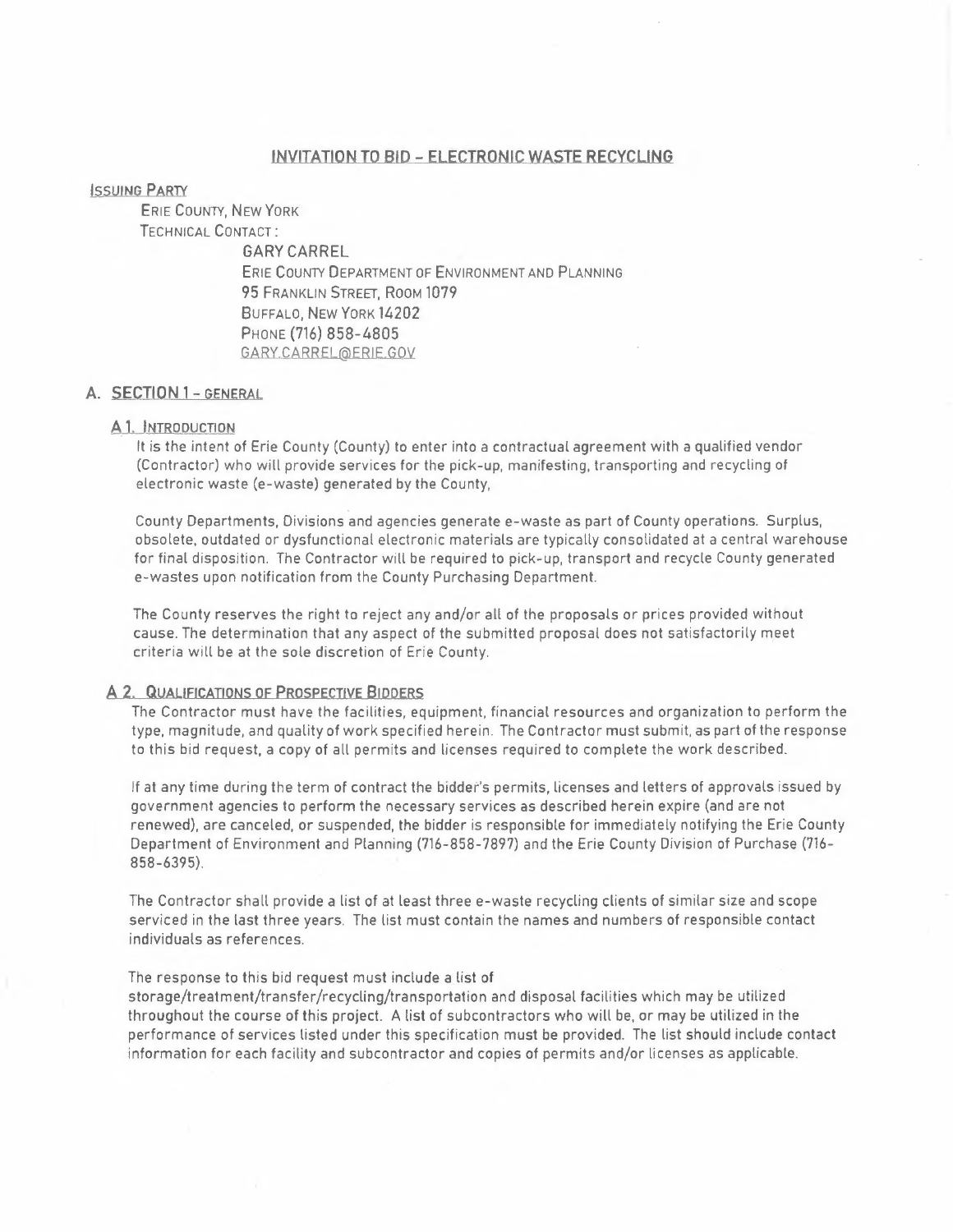# **B. SECTION 2 - TECHNICAL REQUIREMENTS<br>
<b>B.1., GENERAL REQUIREMENTS**<br>
This is a full-service contract. For the aurage

This is a full-service contract. For the purposes of this contract, full service shall mean that the vendor's bid price includes, but is not necessarily limited to: all labor, all parts, material and equipment cost; all administrative, reporting or other requirements, all overhead costs and profit. It shall also include all travel costs, parking fees, and any other ancillary fees and costs including permits, licenses, insurance, etc.

The Contractor must meet all requirements of the New York State Electronic Equipment Recycling and Reuse Act (Article 27, Title 26 of the ECL) and provide New York State Department of Environmental Conservation (NYSDEC) C7 Compliance Notification with the bid submittal.

The contractor shall provide a primary contact representative responsible for expediting the services provided by the contract and to serve as a liaison to the County.

Copies of the Certificate of Recycling, Certificate of Destruction, Manifests and/or Chain of Custody for all materials handled under this contract must be submitted with the invoice.

The Contractor is to strive to achieve a zero-landfill objective and provide a copy of the company policy concerning the export of unprocessed CRTs and electronics outside of North America.

The Contractor shall provide a listing of the recycling/disposal method to be employed for all items quoted, including method of data destruction for all hard drives and memory cards.

Pick-up of e-waste will be made in a safe and acceptable manner. Contractor must provide all personnel protective equipment (PPE) for employees.

Details of service not explicitly stated in these specifications, but necessarily attendant thereto, are deemed to be understood by the vendor and included herein.

### **B 2. Scope of Work**

The Contractor is to provide the following:

### Erie County Waste Electronics

Erie County requires the Contractor to manage End of Life for County-derived electronic waste with specified asset management techniques for magnetic storage media. The asset management techniques must be consistent with U.S. Department of Defense Standard 5220.22-M and environmentally responsible electronic waste recycling. The Contractor will be contacted by an authorized Erie County employee for pickup of electronic waste materials on an as-needed basis. Every effort will be made to consolidate materials to minimize pickup trips.

Complete and accurate records showing the total weight and an itemized listing of materials collected for processing from the County, along with any charges/reimbursement due, within 30 days after pickup. Contractor will provide the County with certificates of recycling for all loads collected. Certificates of recycling shall include the name of the Contractor, date when load was processed, an itemized listing of materials processed, and the signature of an authorized representative of the Contractor. The Contractor will provide the County with a "Certificate of Data Destruction" for hard drives and memory cards collected.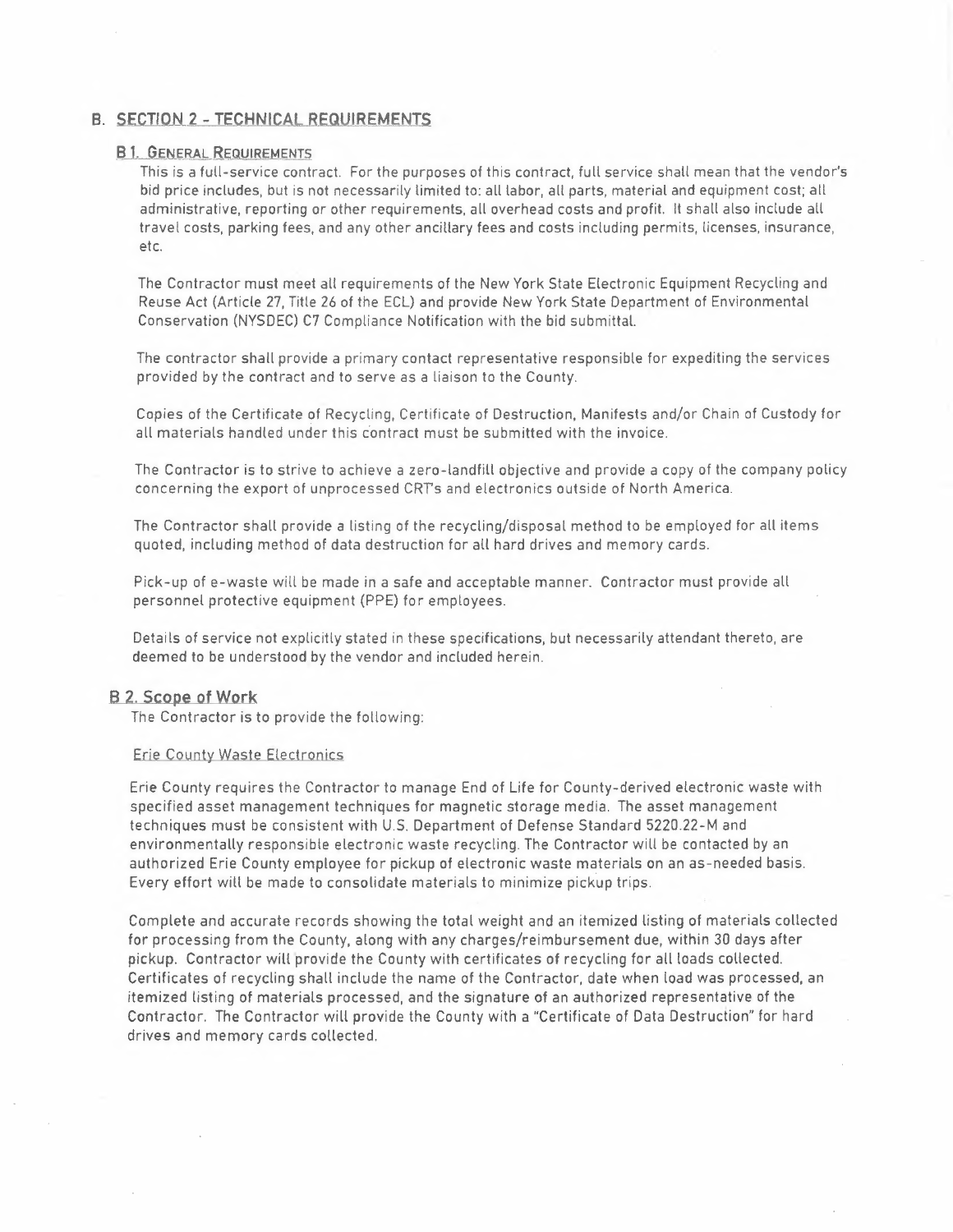### Transportation;

Contractor will comply with regulations of the United States Department of Transportation as specified in CFR Title 49 and regulations for transporting waste as promulgated by the EPA, DEC, and any other State, municipal and/or Federal Agency having or obtaining jurisdiction of the waste.

Transport vehicles used in the transportation of e-waste will be adequate and suitable for handling and transporting standard packaging & pallets as required by NYSDOT.

### Certification:

Contractor will provide to customer certification verifying that all e-waste has been recycled in accordance with all rules, regulations, permits and licenses as further specified herein. Certification will be in writing and will include but not be limited to the following information:

- Originating customer name and address
- Date and location of processing
- Description of process (i.e. component separation, reclamation, etc.)
- Reference number from manifest accompanying original waste

### Inspection:

Erie County reserves the right to inspect contractor's facilities to review facility records and documents pertinent to the contractor's operations.

This documentation will include, but will not be limited to permits/approvals, manifests, schedules of pick-ups, storage logs, lab tests, analysis reports, and certificates of recycle/disposal.

Erie County reserves its inspection rights prior to the contract award and lasting for the full term of the awarded contract.

### Invoicing;

The contractor shall submit to Erie County no more than one invoice for services rendered under the contract per pickup. The invoice shall detail all services as specified in Section 3 and must indicate all unit costs and number of units collected. The invoice must be submitted to Erie County for payment no later than 30 days subsequent to the pick-up date. A sample invoice is required to be submitted with bid proposals.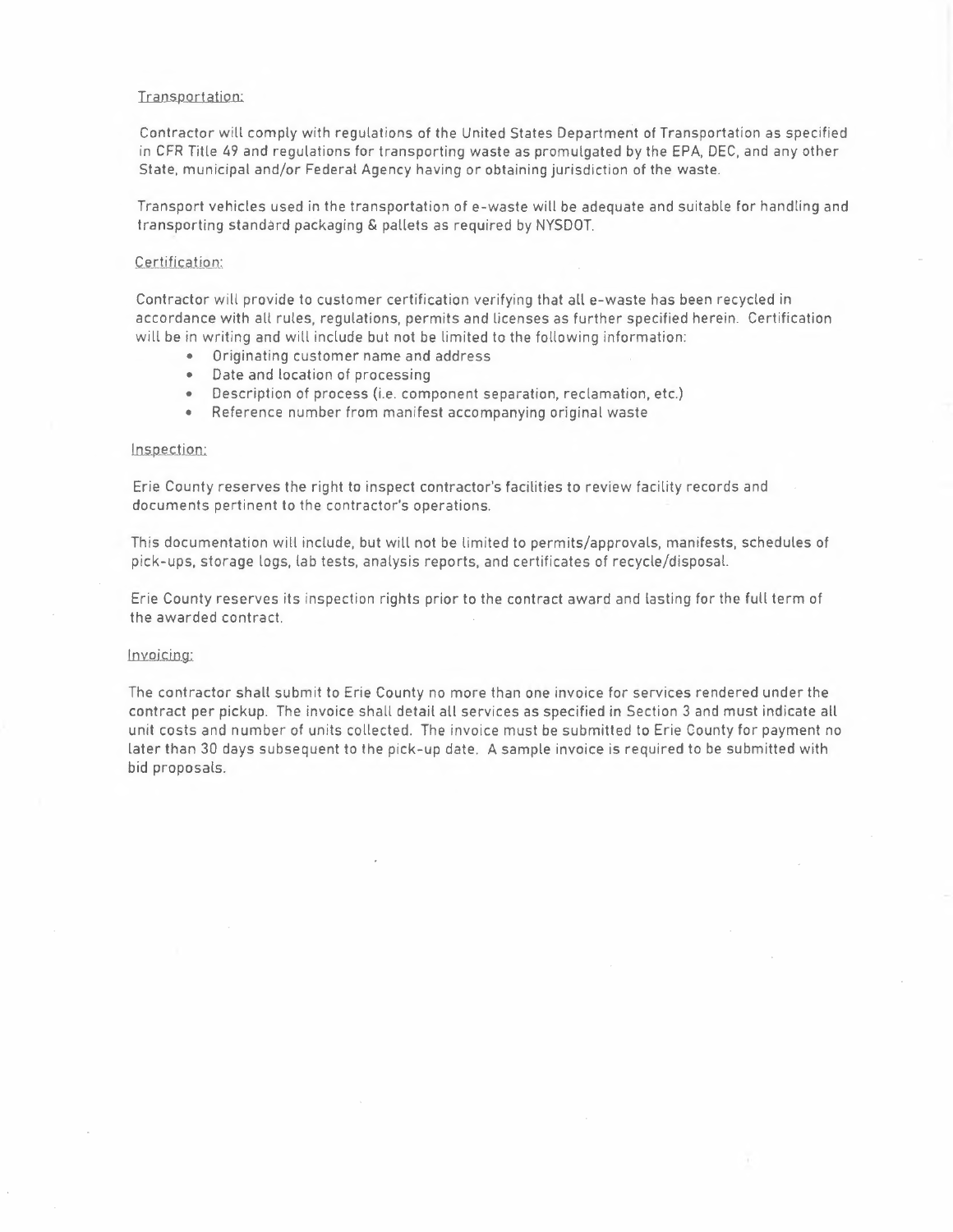### **C. SECTION 3 - COST PROPOSAL FOR E-WASTE RECYCLÌNG**

The costs for pickup, transportation, processing, and record keeping services will be charged on a per unit basis. No additional charges, other than per unit costs of collected materials, will be approved for payment.

For each type of waste listed below, please complete all boxes in the table. Provide a cost per unit (or credit per unit, if applicable) for disposal/recycling. If no charge will be required for any of the wastes listed, N/C should be entered into the appropriate box.

Contractor may add itemized listing of any anticipated charges/reimbursement required/recommended for execution of the Scope of Work/Services outlined in this specification the list below

Payment for items not specifically listed or included in the bid under Special Terms and Conditions will not be accepted.

| <b>Waste Type</b>                     | <b>Cost Per Unit</b> | <b>Credit Per Unit</b> |
|---------------------------------------|----------------------|------------------------|
| Monitors                              | N/c                  | 1.50                   |
| All in One Monitor/CPU                | N/C                  | 1.00                   |
| Televisions                           | N/C                  | Ð                      |
| <b>Flat Screens</b>                   | N/C                  | O                      |
| CPU/Servers/Laptops/Mainframes        | N/C                  | 16.00                  |
| Printers/Fax Machines/Scanners        | N/C                  | 1,50                   |
| <b>Desktop Copy Machines</b>          | N/C                  | 1.50                   |
| Telephones/Cell Phones/PDAs           | N/C                  | 3.00                   |
| Audio/Video Equipment                 | N/C                  | 1.50                   |
| Misc. peripherals - (per pound)       | N/C                  | $80.15$ per 16         |
| Calculators                           | N/c                  | 1,00                   |
| Uninterrupted Power Sources           | N/C                  | 3,50                   |
| Audio/Video components                | N/C                  | 0                      |
| <b>Certified Hard Drive Shredding</b> | N/C                  | ∂                      |
|                                       |                      |                        |
|                                       |                      |                        |
|                                       |                      |                        |
|                                       |                      |                        |
|                                       |                      |                        |
|                                       |                      |                        |
|                                       |                      |                        |

\*Bid award will be based on the following items and quantities: Monitors (125), All-ln-One Monitors (325), Televisions (70). Flat Screens (25), Laptops (85), Other CPU/Servers/Mainframes (1000), Printers/Fax Machines/Scanners (175).

Special Terms or<br>Conditions *Monitors Less than* 19" = #O credit *Special Terms or*<br> *Conditions Monitors 1855 than*  $19'' = ^{\#}O$  *Credit*<br> *Broken*, *damaged LCD* Screens \$ 0.15 per 1b charge<br> *Broken*, *damaged LCD* Screens \$ 0.45 per 1b charge *Broben, duaraged LCD Screens \$0.45 per 1b charge*<br>Anything administratively locked, BIJS locked, managed \$0 charge

V :\EC S\ WP61\P AUL \E-wast es pee 0614.doc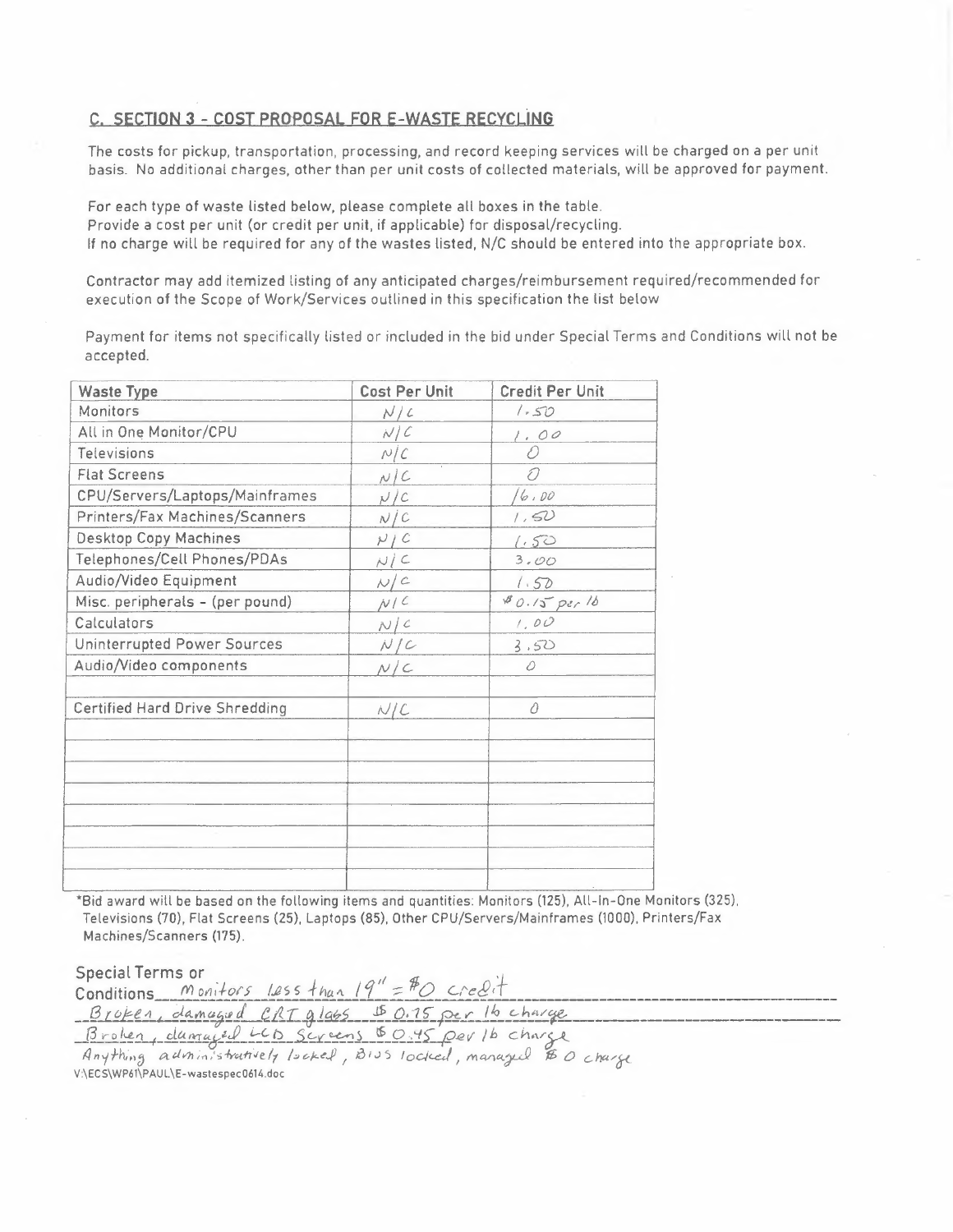# **County of Erie**  DIVISION OF **PURCHASE INSTRUCTIONS TO BIDDERS (FORMAL)**

1. BID SHALL BE SUBMITTED ON THESE COUNTY OF ERIE BID FORMS or bid will not be considered. Bid must be typed or printed in ink. Original autograph signatures in ink are required. Facsimile or rubber stamp signatures will not be accepted. ALL PAGES OF THIS BID DOCUMENT MUST BE RETURNED INTACT.

2. LATE PROPOSALS. Any bids received in the Erie County Division of Purchase after the date and time prescribed will not be considered for contract award.

3. EMERGENCY CLOSINGS. In the event the closing of certain County facilities and/or operations and/or services due to any flood, fíre, fire drill, power failure, uncontrolled weather conditions or other cause beyond the Division of Purchase control, only bids received in the Division of Purchase prior to the date and time or postmarked as of the date prescribed will be considered for contract award.

4. ANY CHANGE IN WORDING OR INTERLINEATION BY A BIDDER OF THE INQUIRY AS PUBLISHED BY THE COUNTY OF ERIE shall be reason to reject the proposal of such bidder, or in the event that such change in the Invitation to Bid is not discovered prior to entering into a contract, to void any contract entered into pursuant to such bid.

5. THE COUNTY RESERVES THE RIGHT TO REJECT any and all bids, to accept either in whole or in part any one bid or combination of bids, as may be provided in the bid specifications, or to waive any informalities in bids. The County does not obligate itself to accept the lowest or any other proposal.

6. AWARD TO THE LOWEST RESPONSIBLE BIDDER. For the purpose of determining which bidder is the lowest qualified responsible bidder, it shall be the lowest three bidders' responsibility, within FIVE DAYS of being so notified by the Division of Purchase, to present information and documentation to the Division of Purchase, to satisfy the County that the bidder possesses sufficient capital resources, skill, judgment and experience to perform the work or deliver the material, as per bid specifications.

7. CONTRACT(S) OR PURCHASE ORDER(S) WILL BE AWARDED after due consideration of the suitability of goods and/or services bid to satisfy these specifications, the total cost of such goods and/or services including all cost elements, and the timeliness of the agreed upon delivery date.

8. This EXECUTORY CLAUSE shall be a part of any agreement entered into pursuant to this bid:

IT IS UNDERSTOOD BY THE PARTIES THAT THIS AGREEMENT SHALL BE EXECUTORY ONLY TO THE EXTENT OF THE MONIES AVAILABLE TO THE COUNTY OF ERIE AND APPROPRIATED THEREFOR, AND NO LIABILITY ON ACCOUNT THEREOF SHALL BE INCURRED BY THE COUNTY BEYOND THE MONIES AVAILABLE AND APPROPRIATED FOR THE PURPOSE THEREOF.

9. FAILURE TO MEET DELIVERY SCHEDULE as per accepted bid may result in legal action by the County of Erie to recover damages.

1 O. PRICES SHALL BE QUOTED F.O.B. DESTINATION AND DELIVERED INSIDE. "Tailgate delivery" will not be accepted unless specified by the County.

11. COLLECT TRANSPORTATION CHARGES WILL NOT BE PAID BY THE COUNTY. All freight, cartage, rigging, postage or other transportation charges shall be prepaid and included in the bid. There will be no additional charges for delivery.

12. NO TAXES ARE TO BE BILLED TO THE COUNTY. Bids shall not include any Federal, State, or local excise, sales, transportation, or other tax, unless Federal or State law specifically levies such tax on purchases made by a political subdivision. The County of Erie Purchase Order is an exemption certificate. Any applicable taxes from which the County is not exempt shall be listed separately as cost elements, and added into the total net bid.

13. THE SUCCESSFUL BIDDER shall comply with all laws, rules, regulations and ordinances of the Federal Government, the State of New York and any other political subdivision of regulatory body which may apply to its performance under this contract.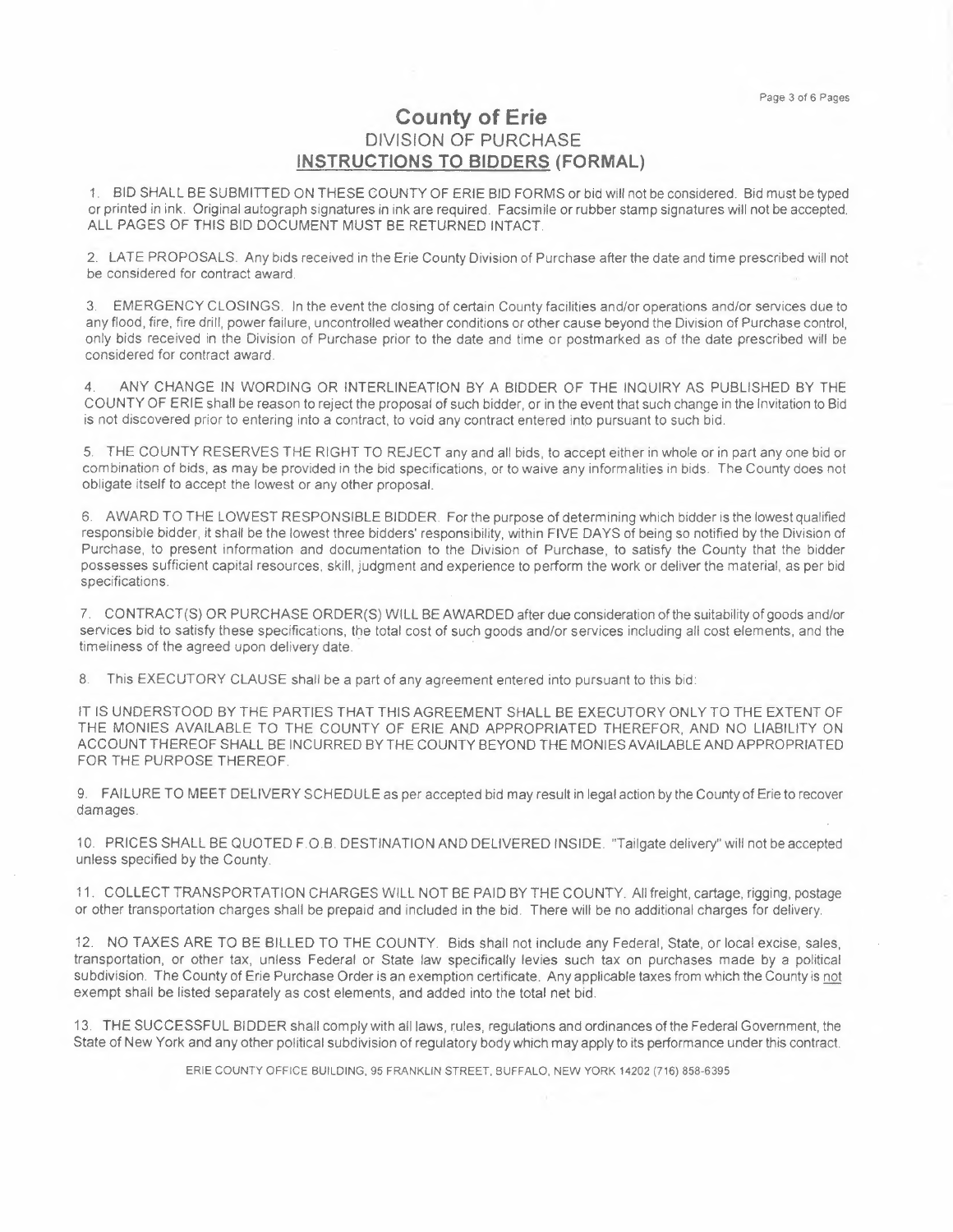# **County of Erie**  DIVISION OF **PURCHASE**

14. GRATUITIES, ILLEGAL OR IMPROPER SCHEMES. The County may terminate this agreement if it is determined that gratuities in the form of entertainment, gifts or otherwise were offered or given by a vendor, his agent or representative to any County official or employee with a view towards securing favorable treatment with respect to the awarding of this bid or the performance of this agreement. The County may also terminate this agreement if it is determined that the successful bidder engaged in any other illegal or improper scheme promotive of favoritism or unfairness incidental to the bidding process or the performance of this agreement. In the event that it is determined that said improper or illegal acts occurred, the County shall be entitled to terminate this agreement and/or exercise any other remedy available to it under existing law.

15. INSURANCE shall be procured by the Successful Bidder before commencing work, no later than 14 days after notice of award and maintained without interruption for the duration of the Contract, in the kinds and amounts specified in Exhibit IC, unless otherwise stipulated in these Bid Specifications. IF THE INSURANCE IS NOT PROVIDED IN ACCEPTABLE FORM WITHIN THIS PERIOD OF TIME, THEN THE DIRECTOR OF PURCHASE MAY DECLARE THE VENDOR NONRESPONSIVE AND AWARD THE CONTRACT TO THE NEXT LOW RESPONSIBLE BIDDER

CERTIFICATES OF INSURANCE shall be furnished by the successful bidder on Erie County Standard Insurance Certificate, Exhibit IC.

16. ANY CASH DISCOUNT which is part of bid will be considered as a reduction in the bid prices in determining the award of the bid. Date of invoice must not precede date of delivery. The County policy is to pay all claims in a timely manner within the specified time. However, if for some reason payment is delayed, the County will take the discount when payment is made. The County will not pay any interest charges, nor refund discount amounts taken after the discount period. If this is unsatisfactory, please quote net

17. CHANGES IN THE WORK. The County may, as the need arises, through the Director of Purchase, order changes in the work through additions, deletions, or modifications without invalidating the contract. Compensation, as it may be affected by any change, shall be adjusted by agreement between the contractor and County through the Director of Purchase.

18. BID OFFERING MATERIAL OTHER THAN THAT OF SPECIFIED MANUFACTURER OR TRADE NAME will be considered unless stated otherwise. The use of the name of a particular manufacturer, trade name, or brand in describing an item does not restrict a bidder to that manufacturer or specific article. However, the substituted article on which a proposal is submitted must be of such character or quality that it would serve the purpose for which it is to be used equally well as the manufacturer or brand specified. Proposals will be accepted in accordance with specifications on file or approved equal.

19. IF MATERIAL OR SERVICES OTHER THAN THOSE SPECIFIED IN THIS BID DOCUMENT ARE OFFERED, the bidder must so state and furnish at the time of bid opening, if so requested, and as part of his bid the following information in duplicate:

(a) Complete description of the item offered, and detailed explanation of the differences between the item specified and the item offered. If, in the opinion of the Division of Purchase, sufficient detail is not presented as a part of the sealed bid to permit definitive evaluation of any substitute item, the bid will not be considered.

- (b) Descriptive literature of item offered, for evaluation.
- (c) List of installations in Erie County of the item offered.
- (d) List of other installations.

20. ANY ADDITIONAL INFORMATION for which bidder desires to add to the bid shall be written on a separate sheet of paper, attached to and submitted with the formal sealed bid, to be read at the formal opening.

21. WORKMANSHIP MUST MEET WITH THE APPROVAL OF THE DEPARTMENT HEAD(S) INVOLVED, AND SHALL BE FIRST CLASS in every respect without exception and shall be equal to the best modern practices. Materials furnished are to be new and unused. All materials furnished or work performed are to be guaranteed free from defects. Anything found defective or not meeting specifications, no matter in what stage of completion, may be rejected and shall be made good by the contractor at his own expense.

22. CONTRACTOR SHALL CLEAN UP and remove all debris and rubbish resulting from the work and leave the premises broom clean to the approval of the department head.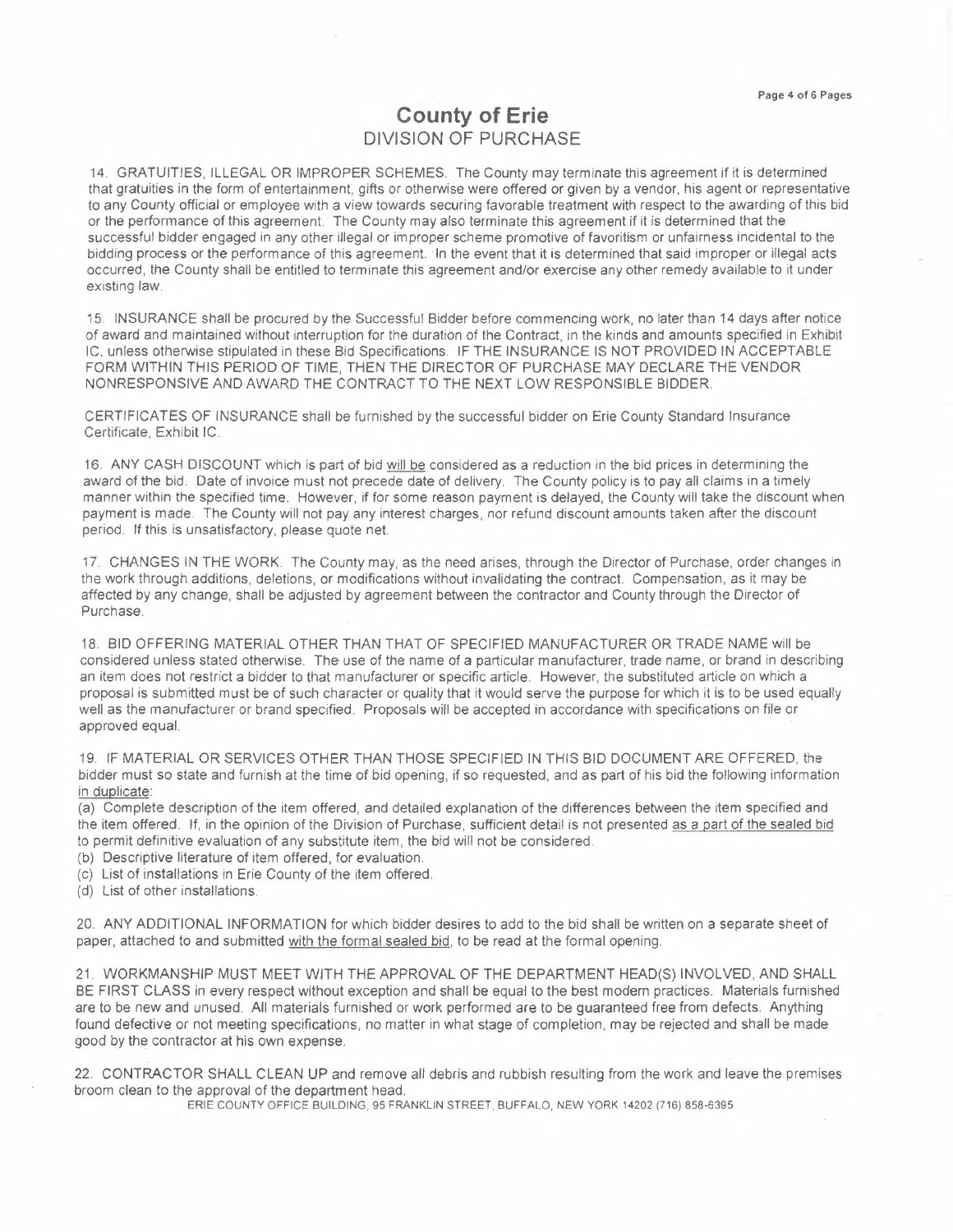# **County of Erie DIVISION OF PURCHASE**

23. THIS BID IS FIRM AND IRREVOCABLE for a period of 45 days from the date and time of the bid opening. If a contract is not awarded within the 45-day period, a bidder to whom the bid has not been awarded, may withdraw his bid by serving written notice of his intention to do so upon the Division of Purchase. Upon withdrawal of the bid pursuant to this paragraph, the Division of Purchase will forthwith return the bidder's security deposit.

24. PRICES CHARGED TO THE COUNTY OF ERIE are to be no higher than those offered to any other governmental or commercial consumer. If a bidder has a New York State or a Federal GSA contract for any of the items covered in this bid or any similar items, he shall so indicate that he has said contract on these bid papers and automatically supply a copy of this contract within five days after notification of award.

25. PRICE IS FIRM. The unit prices bid shall remain firm, and any other charges bid shall also remain firm, for delivery of the equipment, material, work, or services described in this bid. No cost increase shall be charged for any reason whatsoever.

26. EXTENSION OF PRICE PROTECTION. Any contract entered into pursuant to this bid to supply the County's requirements of goods and/or services for a definite period of time as stated in the attached specifications may be extended for not more than two successive periods of equal length at the same bid price upon the mutual agreement of the successful bidder and the County. All extensions shall be submitted in writing and shall have prior approval by the County of Erie, Director of Purchase.

27. IN EXECUTING THIS BID, THE BIDDER AFFIRMS that all of the requirements of the specifications are understood and accepted by the bidder, and that the prices quoted include all required materials and services. The undersigned has checked all of the bid figures, and understands that the County will not be responsible for any errors or omissions on the part of the undersigned in preparing this bid. Mistakes or errors in the estimates, calculations or preparation of the bid shall not be grounds for the withdrawal or correction of the bid or bid security. In case of error in extension of prices in the bid, the unit price will govern.

28. ACCOUNTABILITY. The undersigned shall be fully accountable for his or its performance under this bid, or any contract entered into pursuant to this bid, and agrees that he, or its officers, will answer under oath all questions relevant to the performance thereof and to any transaction, act or omission had, done or omitted in connection therewith if called before any Judicial, County or State officer or agency empowered *to* investigate the contract or his performance.

### 29. TERMINATION OF CONTRACT:

a. At its option, the County may at any time for any reason terminate this agreement and the Contractor shall

immediately cease all work under the agreement upon receipt of written notice of such termination from the County. b. In the event of termination for any reason other than the fault of the Contractor, or the nonavailability of funds as provided in the above Executory Clause, the Contractor shall be paid the amount due to date of termination, and all reasonable expenses caused by such termination.

30.THE SUCCESSFUL BIDDER TO WHOM THE BID IS AWARDED SHALL INDEMNIFY AND HOLD HARMLESS the County of Erie and its agents and employees from and against all claims, damages, losses or causes of action arising out of or resulting from such vendor's performance pursuant to this bid.

31. STATUS AS AN INDEPENDENT CONTRACTOR: The successful Bidder to whom the bid is awarded and the County agree that the Bidder and its officers, employees, agents, contractors, subcontractors and/or consultants are independent contractors and not employees of the County or any department, agency or unit thereof. In accordance with their status as independent contractors, the Bidder covenants and agrees that neither the Bidder nor any of its officers, employees, agents, contractors, subcontractors and/or consultants will hold themselves out as, or claim to be, officers or employees of the County or any department, agency or unit thereof.

32. GOVERNED BY NEW YORK LAW: This Agreement shall be construed and enforced in accordance with the laws of the State of New York. In addition. the parties hereby agree that for any cause of action arising out of this Agreement shall be brought in the County of Erie. (Rev. 04/09)